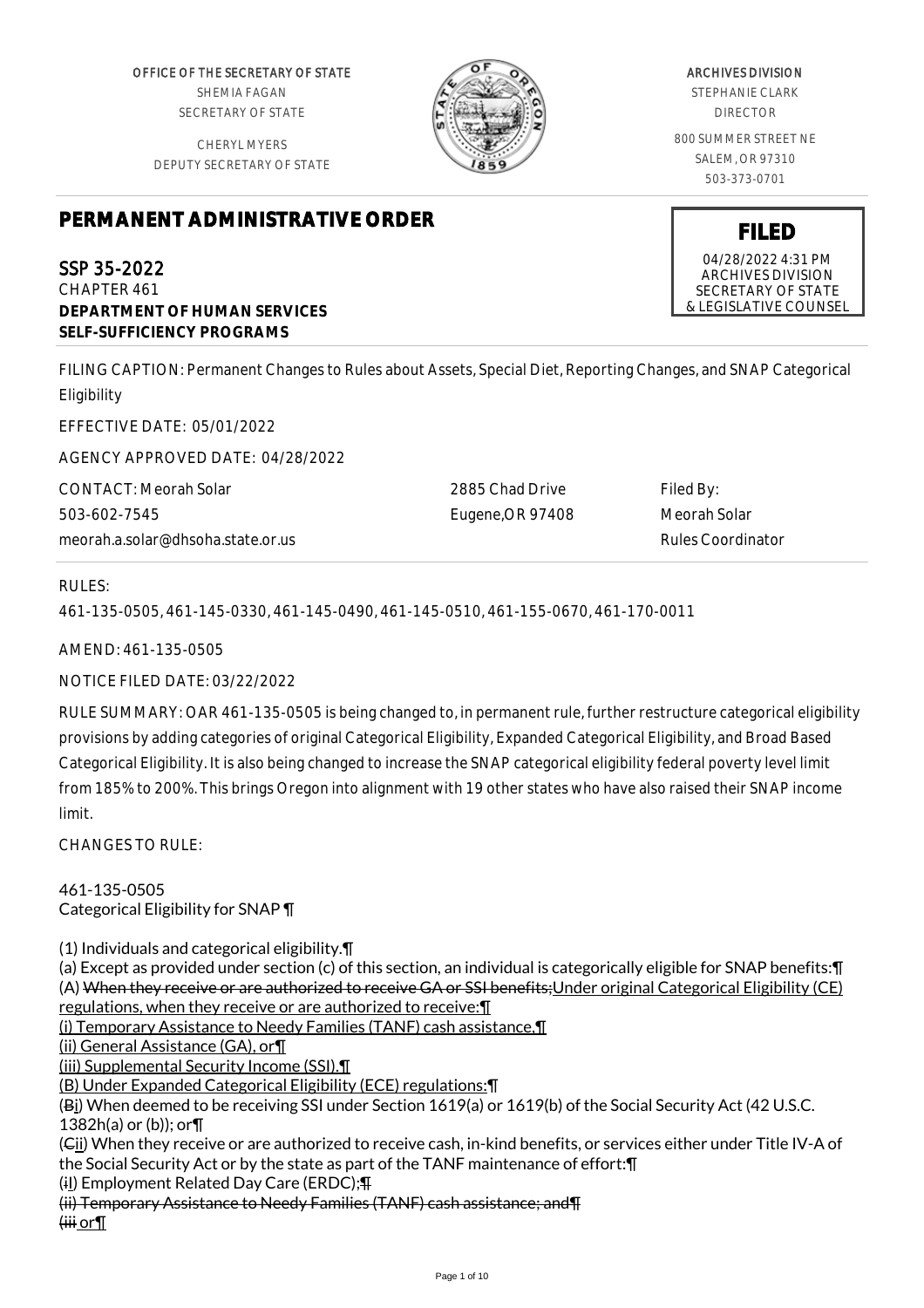(II) TANF-related programs:¶

(I) Pre-TANF,¶

 $(HH)$  TA-DVS,  $\P$ 

(III) TANF-JOBS Plus,¶

(IV) Housing Stabilization Program through Housing and Community Services, and¶

(V) Employment Payments.¶

(b) For the purposes of categorical eligibility, every individual filing group (see OAR 461-110-0370) member:¶ (A) Of ERDC and TA-DVS programs are considered receiving the benefits of the program.¶

(B) Eligible for transition services or the TA-DVS program is considered receiving benefits for the entire period of eligibility even if benefits are not received during each month of that period.¶

(c) The following individuals shall not be categorically eligible for SNAP benefits:¶

(A) Those disqualified from receiving SNAP benefits because of an established intentional program violation under OAR 461-195-0611.¶

(B) The primary person (see OAR 461-001-0015) disqualified from receiving SNAP benefits for failure to comply with a SNAP employment and training requirement under OAR 461-130-0315.¶

(2) Filing group and categorical eligibility.¶

(a) Except as provided under subsections (b) and (c) of this section, a filing group is categorically eligible for SNAP benefits when:¶

 $(A) A: \mathbb{T}$ 

(A) Under CE when all members of the filing group are categorically eligiblemeet the CE provisions under paragraph  $(1)(a)(A)$  of this rule; $\P$ 

(B) Under ECE when one of the following is met:¶

(i) All members meet the ECE provisions under paragraph  $(1)(a)(B)$  of this rule, or  $\P$ 

(ii) All members meet either CE or ECE provisions under subsection  $(1)(a)$  of this rule; or  $\P$ 

(B) T with at least one member meeting CE provisions and at least one meeting ECE provisions.¶

(C) Under Broad-Based Categorical Eligibility (BBCE) when at least one member meets neither CE nor ECE provisions, but the filing group meets all of the following:¶

(i) Has received, or will receive upon approval, the pamphlet about Information and Referral Services. The receipt of the Information and Referral services pamphlet by one member of the filing group is considered received by the entire group.¶

(ii) The countable income (see OAR 461-140-0010) is less than 185200 percent of the federal poverty level (see OAR 461-155-0180). If there are filing group members who are ineligible or disqualified for SNAP (see OAR 461- 160-0410), to determine categorical eligibility, countable income without proration is compared to the federal poverty level for the number in the filing group.¶

(iii) The filing group has liquid assets from lottery or gambling winnings less than the resource limit listed in OAR 461-160-0015(7)(a). For the purposes of this rule, liquid assets are assets that are easily accessible and do not need to be sold to access their value.¶

(b) A filing group shall not be categorically eligible for SNAP benefits when a member of the filing group is not categorically eligible.¶

(c) A filing group that loses SNAP benefit eligibility (see OAR 461-001-0000) due to lottery or gambling winnings (see OAR 461-140-0263) is not eligible for SNAP benefits, or to have SNAP eligibility determined using categorical eligibility, until they meet financial eligibility under the following SNAP financial eligibility resource and income requirements (see OAR 461-160-0400): ¶

(A) Resources must be below the resource limit set under OAR 461-160-0015,¶

(B) Countable income (see OARs 461-001-0000 and 461-140-0010) must be below the countable income limit set at 130 percent of the federal poverty level under OAR 461-155-0180, except for a financial group (see OAR 461- 110-0530) that includes an individual who is elderly (see OAR 461-001-0015) or has a disability (see OAR 461- 001-0015), and¶

(C) Adjusted income (see OAR 461-001-0000) must be below the adjusted income limit set at 100 percent of the federal poverty level under OAR 461-155-0180.¶

(D) This provision applies to all types of categorical eligibility.¶

(E) After a filing group regains eligibility for SNAP under this subsection, future eligibility may be determined using categorical eligibility.¶

(3) When a filing group contains both members who are categorically eligible for SNAP benefits and those who are not, a resource owned in whole or in part by a categorically eligible member is excluded.¶

(4) Presumed eligibility.¶

(a) If verified in a public assistance or medical assistance program, an individual found categorically eligible for the SNAP program is presumed to meet the following eligibility requirements, unless questionable: [7]

(A) Social security number,¶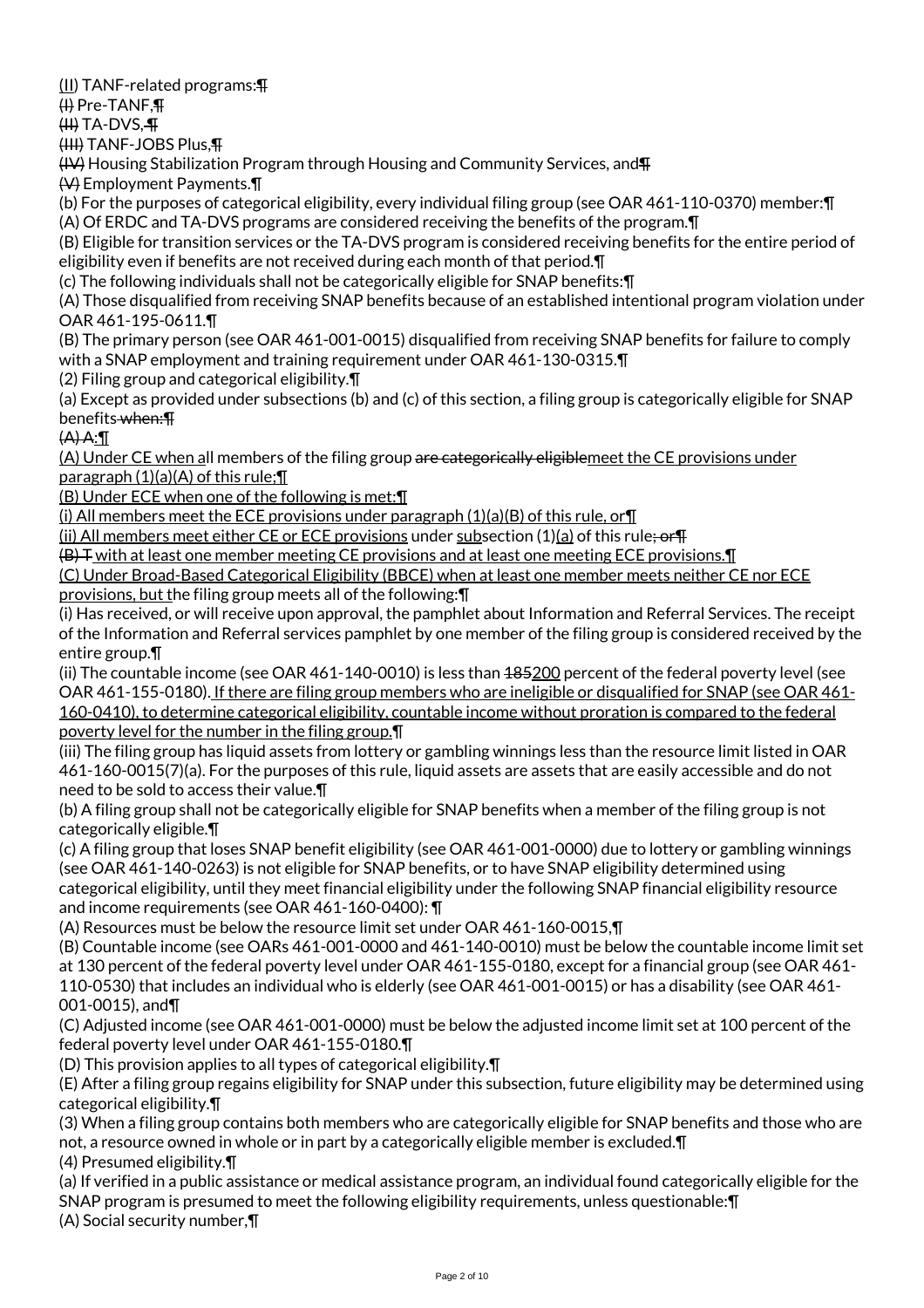(B) U.S. Citizenship and Immigration Services sponsorship information, and¶

(C) Oregon residency.¶

(b) A filing group found categorically eligible for the SNAP program is presumed to meet the following financial eligibility resource and income requirements (see OAR 461-160-0400): ¶

(A) Resource limit,¶

(B) Countable income limit, and¶

(C) Adjusted income limit.

Statutory/Other Authority: ORS 411.816

Statutes/Other Implemented: ORS 411.816, 7 CFR 273.11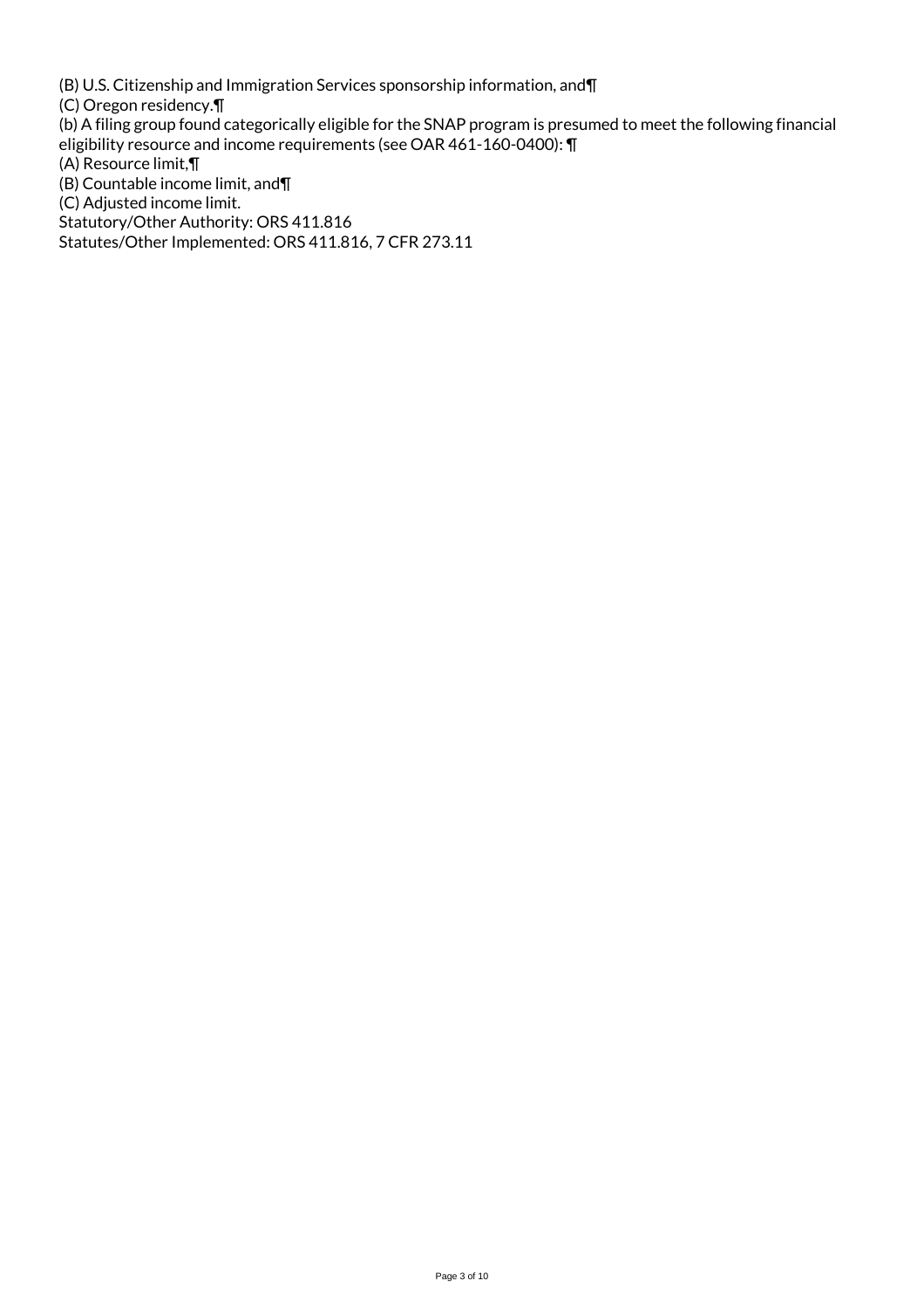# AMEND: 461-145-0330

REPEAL: Temporary 461-145-0330 from SSP 75-2021

NOTICE FILED DATE: 03/22/2022

RULE SUMMARY: OAR 461-145-0330 is being changed to, in permanent rule, allow payments to be treated as a loan when a loan agreement is made orally for all programs, not just SNAP and APD Medical Programs. The rule currently only allows this when a loan agreement is written.

CHANGES TO RULE:

#### 461-145-0330 Loans and Interest on Loans ¶

(1) This rule covers proceeds of loans, loan repayments, and interest earned by a lender. If the proceeds of a loan are used to purchase an asset, the asset is evaluated under the other rules in this division of rules.¶

(2) For purposes of this rule:¶

(a) In the OSIP, OSIPM, and QMB programs:¶

(A) "Bona fide loan agreement" means an agreement that:¶

(i) Is enforceable under state law;¶

(ii) Is in effect at the time the cash proceeds are provided to the borrower; and  $\P$ 

(iii) Includes an obligation to repay and a feasible repayment plan.¶

(B) "Negotiable loan agreement" means a loan agreement in which the instrument ownership and the whole amount of money expressed on its face can be transferred from one person to another (i.e., sold) at prevailing market rates.¶

(b) In all programs:¶

(A) "Reverse-annuity mortgage" means a contract with a financial institution (see OAR 461-001-0000) under which the financial institution provides payments against the equity in the home that must be repaid when the homeowner dies, sells the home, or moves.¶

(B) The proceeds of a home equity loan or reverse-annuity mortgage (see paragraph (A) of this subsection) are considered loans.¶

(3) For paymentsIn all programs, in order to treat payments as a loan that a member of the financial group (see OAR 461-110-0530) receives as a borrower to be treated as a loan:¶

(a) In the OSIP, OSIPM, QMB, and SNAP programs, there must be an oral or written loan agreement, and this agreement must state when repayment of the loan is due to the lender.¶

(b) In programs other than the OSIP, OSIPM, QMB, and SNAP programs, there must be a written loan agreement, and this agreement must be signed by the borrower and lender, dated before the borrower receives the proceeds of the loan, and, there must be an oral or written loan agreement. This agreement must state when repayment of the loan is due to the lender.¶

(4) Payments for a purported loan that do not meet the requirements of section (3) of this rule are counted as unearned income.¶

(5) When a member of a financial group receives cash proceeds as a borrower from a loan that meets the requirements of section (3) of this rule:¶

(a) In all programs, educational loans are treated according to OAR 461-145-0150.¶

(b) In the ERDC, REF, REFM, SNAP, and TANF programs, the loan is excluded. If retained after the month of receipt, the loan proceeds are treated in accordance with OAR 461-140-0070.¶

(c) In the OSIP, OSIPM, and QMB-DW programs:¶

(A) If the loan is a bona fide loan agreement (see paragraph (2)(a)(A) of this rule), the money provided by the lender is not income but is counted as the borrower's resource if retained in the month following the month of receipt (notwithstanding OAR 461-140-0070).¶

(B) If the loan is not a bona fide loan agreement, the money provided by the lender is counted as income in the month received and is counted as a resource if retained in the month following the month it was received.¶ (d) In the QMB-BAS, QMB-SMB, and QMB-SMF programs:¶

(A) If the loan is a bona fide loan agreement, the money provided by the lender is not considered income.¶ (B) If the loan is not a bona fide loan agreement, the money provided by the lender is counted as income in the month received.¶

(C) All money provided by the lender is excluded as a resource.¶

(6) In the OSIPM (except OSIPM-EPD) program, if an individual or a spouse (see OAR 461-001-0000) of an individual uses funds to purchase a mortgage or to purchase or lend money for a promissory note or loan:¶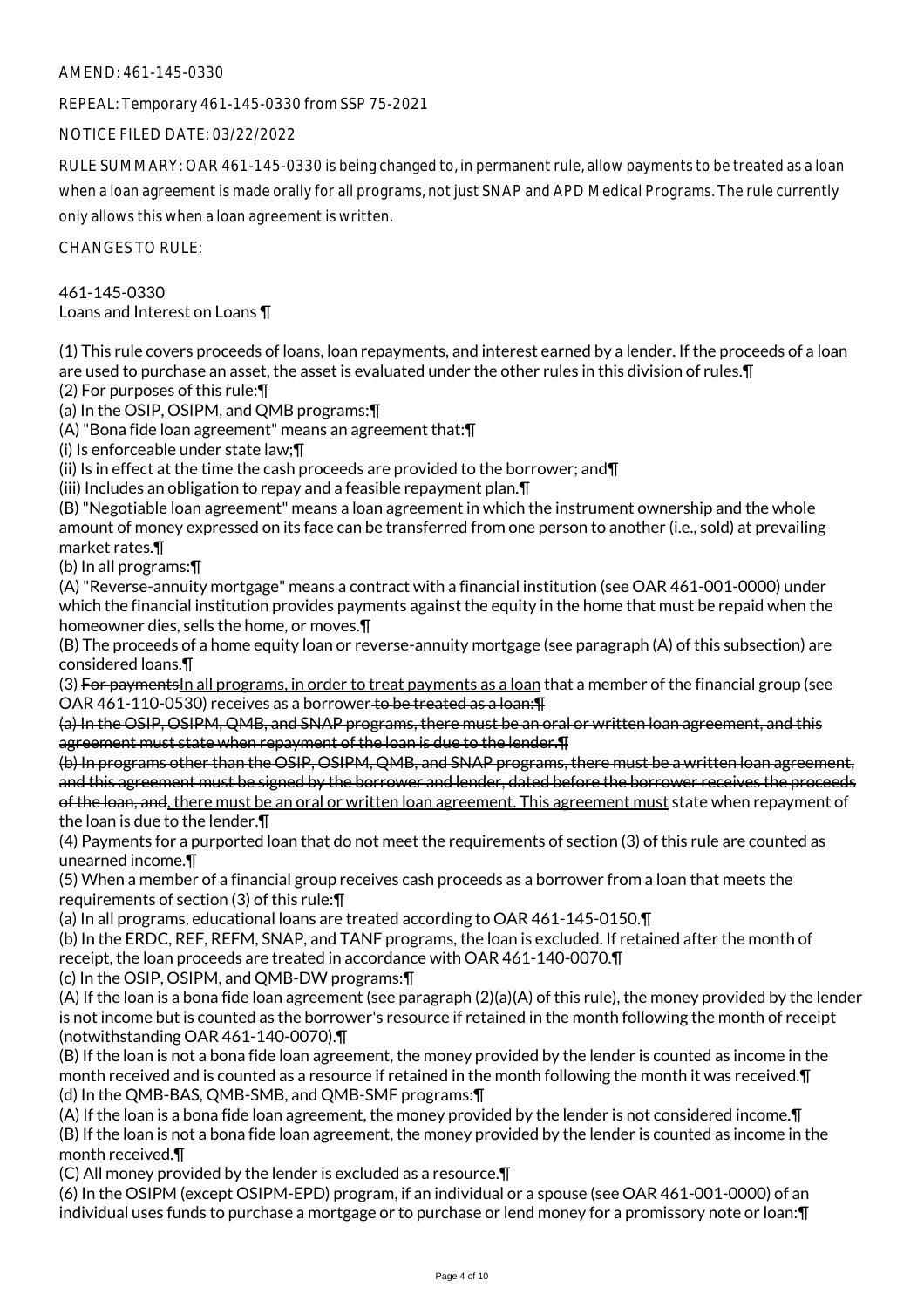(a) In a transaction occurring on or after July 1, 2006:¶

(A) The balance of the payments owing to the individual or spouse of the individual is a transfer of assets for less than fair market value (see OAR 461-001-0000), unless all of the following requirements are met:¶ (i) The total value of the transaction is being repaid to the individual or spouse of the individual within three months of the life expectancy per the actuarial life expectancy of that individual as established by the Period Life

Table of the Office of the Chief Actuary of the Social Security Administration. If the loan, promissory note, or mortgage are jointly owned by the individual and their spouse, the requirements of this section are met if the transaction is repaid according to the life expectancy of either the individual or their spouse.¶

(ii) Payments are made in equal amounts over the term of the transaction without any deferrals or balloon payments.¶

(iii) The contract is not cancelled upon the death of the individual receiving the payments under this transaction.¶ (iv) No one other than the estate of the lender is designated as remainder beneficiary. ¶

(B) If any of the requirements in paragraph (a)(A) of this section are not met. payments against the principal and interest are treated as unearned income. The outstanding principal balance of the loan is excluded as a resource.¶ (b) In a transaction occurring before July 1, 2006, or for a transaction occurring on or after July 1, 2006, that meets all of the requirements of subsection (a) of this section, the loan is treated as follows:¶ (A) Interest income is treated as unearned income.¶

(B) If the loan is both a negotiable loan agreement (see paragraph (2)(a)(B) of this rule) and a bona fide loan agreement, the loan is counted as a resource valued at the outstanding principal balance. Payments against the principal are excluded as income.¶

(C) If the loan does not qualify under paragraph (B) of this subsection, payments against the principal are counted as unearned income. The outstanding principal balance of the loan is excluded as a resource.¶

(7) In the OSIP, OSIPM, and QMB-DW programs, if an individual uses funds to purchase a mortgage or to purchase or lend money for a promissory note or loan:¶

(a) Interest income is treated as unearned income.¶

(b) If the loan is both a negotiable loan agreement and a bona fide loan agreement, the loan is counted as a resource of the lender valued at the outstanding principal balance. Payments against the principal are excluded as income.¶

(c) If the loan does not qualify under subsection (b) of this section, the balance of the loan is excluded as a resource. The payments against the principal are counted as income to the lender.¶

(8) In the QMB-BAS, QMB-SMB, and QMB-SMF programs, if an individual uses funds to purchase a mortgage or to purchase or lend money for a promissory note or loan:¶

(a) Interest income is counted as unearned income.¶

(b) Payments against the principal of all loans are excluded as income.¶

(9) In all programs other than the OSIP, OSIPM, and QMB programs:¶

(a) The interest payment is counted as unearned income.¶

(b) The payment of principal is excluded.

Statutory/Other Authority: ORS 329A.500, 409.050, 411.060, 411.070, 411.404, 411.816, 412.014, 412.049, 413.085, 414.685

Statutes/Other Implemented: ORS 329A.500, 409.010, 409.050, 411.060, 411.070, 411.404, 411.816, 412.014, 412.049, 413.085, 414.685, 414.839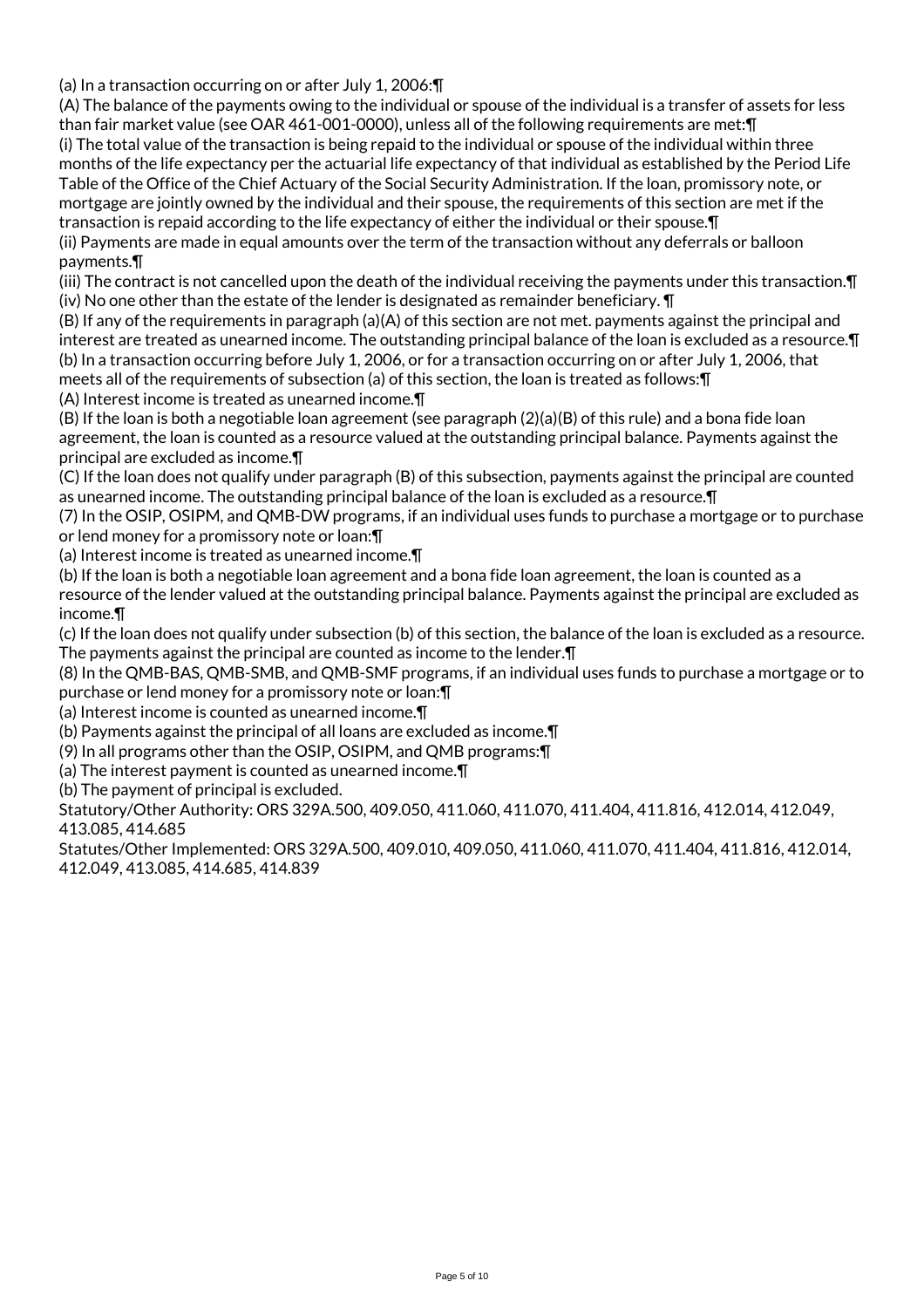# AMEND: 461-145-0490

REPEAL: Temporary 461-145-0490 from SSP 75-2021

NOTICE FILED DATE: 03/22/2022

RULE SUMMARY: OAR 461-145-0490 is being changed to, in permanent rule, exclude the representative payee fee in the ERDC, REF, REFM, TA-DVS, and TANF programs for individuals who the Social Security Administration has determined must have a representative payee for Social Security Benefits except for Supplemental Security Income and death benefits.

CHANGES TO RULE:

#### 461-145-0490 Social Security Benefits ¶

Except for Supplemental Security Income (SSI) (see OAR 461-145-0510) and death benefits remaining after burial costs (see OAR 461-145-0500), Social Security benefits are treated as follows:¶

(1) Monthly payments are counted as unearned income.¶

(2) Except as provided in sections (3) and (4) of this rule, all payments other than monthly payments are counted as periodic or lump-sum income (see OAR 461-140-0110 and 461-140-0120).¶

(3) In the SNAPERDC, REF, REFM, SNAP, TA-DVS, and TANF programs, the representative payee fee paid by an individual who is required by the Social Security Administration to receive payments through a representative payee is excluded. The amount of the exclusion is limited to the amount authorized by the Social Security Administration.¶

(4) In the OSIP, OSIPM, and all QMB programs:¶

(a) For the purposes of this section, a payment is retroactive if it is issued in any month after the calendar month for which it is intended.¶

(b) Retroactive payments are counted as unearned income in the month of receipt except as provided in subsection (c) of this section.¶

(c) When retroactive payments are made through the representative payee of an individual who is required to have a representative payee because of a drug addiction or alcoholism use disorder, the retroactive payments may be required to be made in installments. If the payments are made in installments, the total of the benefits to be paid in installments is considered unearned income in the month in which the first installment is made.¶ (d) Except in the QMB-BAS, QMB-SMB, and QMB-SMF programs, any remaining amount from a retroactive payment after the month of receipt is excluded as a resource for nine calendar months following the month in which the payment is received. After the nine-month period, any remaining amount is a countable (see OAR 461- 001-0000) resource.

Statutory/Other Authority: ORS 409.050, 410.070, 411.060, 411.070, 411.083, 411.404, 411.816, 412.014, 412.049, 413.085, 414.685, ORS 329A.500

Statutes/Other Implemented: ORS 409.010, 409.050, 410.070, 411.060, 411.070, 411.083, 411.404, 411.816, 412.014, 412.049, 413.085, 414.685, 414.839, ORS 329A.500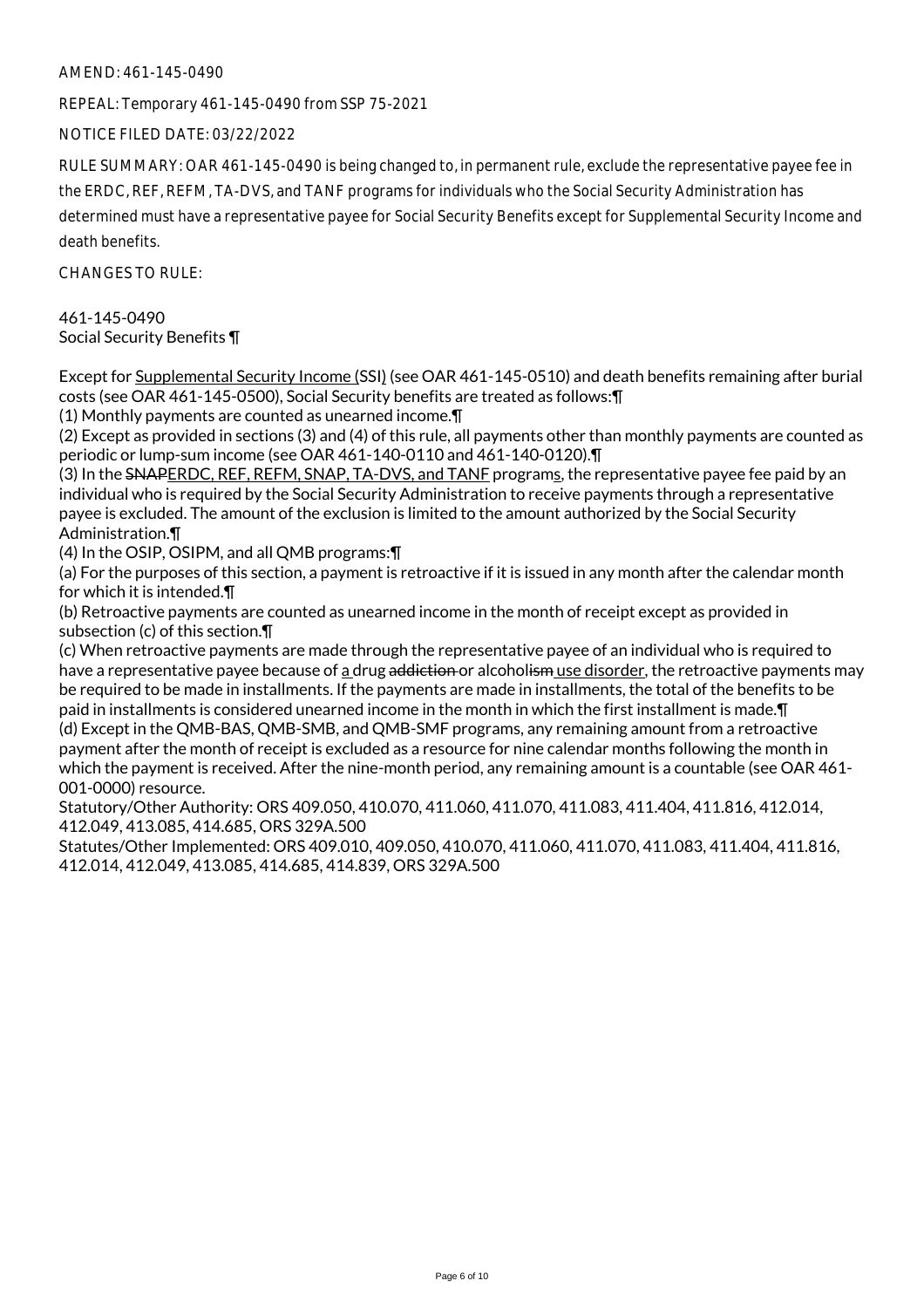### AMEND: 461-145-0510

REPEAL: Temporary 461-145-0510 from SSP 75-2021

NOTICE FILED DATE: 03/22/2022

RULE SUMMARY: OAR 461-145-0510 is being changed to, in permanent rule, exclude the representative payee fee in the REF, REFM, TA-DVS, and TANF programs for individuals who the Social Security Administration has determined must have a representative payee for Supplemental Security Income benefits.

CHANGES TO RULE:

# 461-145-0510 Supplemental Security Income (SSI) ¶

(1) In the ERDC and SNAP, REF, REFM, SNAP, TA-DVS, and TANF programs, if an individual is required by law to receive an Supplemental Security Income (SSI) benefit through a representative payee, the representative's fee is excluded.¶

(2) In the ERDC program:¶

(a) A monthly SSI payment is counted as unearned income.¶

(b) Lump-sum SSI payments are counted according to OAR 461-140-0120.¶

(3) In the OSIP, OSIPM, and QMB-DW programs:¶

(a) A retroactive SSI payment is excluded as a resource for nine months after the month of receipt. After the ninemonth period, any remaining amount is a countable (see OAR 461-001-0000) resource. For the purposes of this section, a payment is retroactive if it is issued in any month after the calendar month for which it is intended.¶ (b) All SSI payments received by members of the financial group (see OAR 461-110-0530) are counted as unearned income in the month received.¶

(4) In the QMB-BAS, QMB-SMB, and QMB-SMF programs, all SSI payments received by members of the financial group are counted as unearned income in the month received.¶

(5) In the REF, REFM, and TANF programs:¶

(a) SSI monthly and lump-sum payments are excluded if the recipient will be removed from the financial group (see OAR 461-110-0530) the month following receipt of the payment.¶

(b) An SSI lump-sum payment is excluded in the month received and the next month.¶

(6) In the SNAP program:¶

(a) A monthly SSI payment is counted as unearned income.¶

(b) A lump-sum SSI payment is excluded.

Statutory/Other Authority: ORS 329A.500, 409.050, 411.060, 411.070, 411.083, 411.404, 411.816, 412.049, 413.085, 414.685

Statutes/Other Implemented: ORS 329A.500, 409.010, 411.060, 411.070, 411.083, 411.404, 411.816, 412.049, 413.085, 414.685, 414.839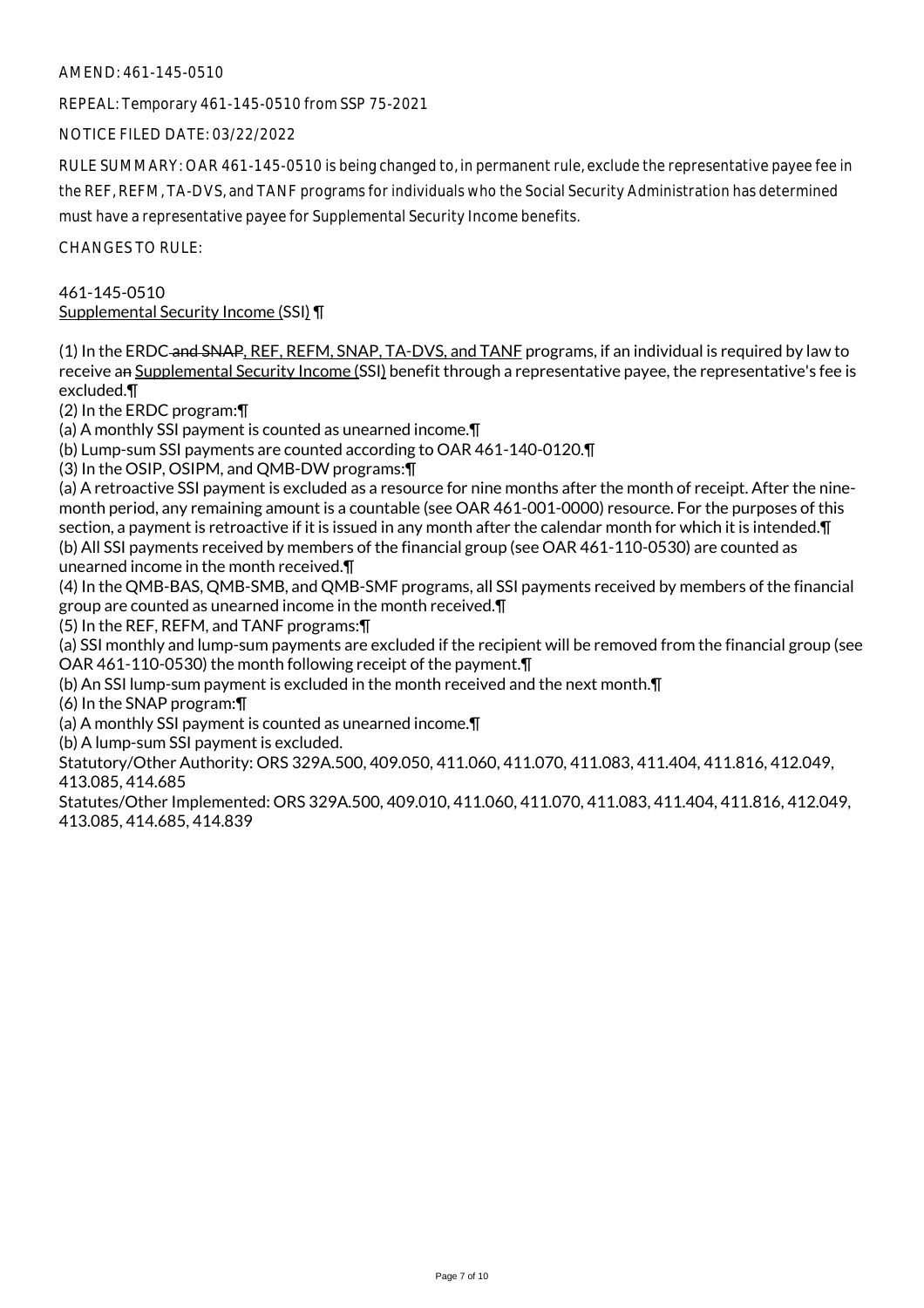# AMEND: 461-155-0670

REPEAL: Temporary 461-155-0670 from SSP 75-2021

NOTICE FILED DATE: 03/22/2022

RULE SUMMARY: OAR 461-155-0670 is being changed to, in permanent rule, remove the REF, REFM, SFPSS and TANF programs from the rule as those programs no longer support the special diet allowance and have not for many years.

CHANGES TO RULE:

461-155-0670 Special Need; Special Diet Allowance ¶

(1) In the OSIPM, REF, REFM, SFPSS, and TANF programs, a clienth individual receiving any of the following is ineligible for a special diet allowance:¶

(a) Room and board.¶

(b) Residential care facility services or assisted living facility services.¶

(c) Nursing facility services.¶

(d) Adult foster care services.¶

(e) An allowance for restaurant meals.¶

(f) A commercial food preparation diet.¶

(2) An REF, REFM, SFPSS, or TANF client - orindividual in the OSIPM program, a client receiving Supplemental Security Income (SSI), having an adjusted income less than the OSIPM program income standard under OAR 461- 155-0250, or receiving in-home services under OAR 411-030 --- is eligible for a special diet allowance if all of the following requirements are met:¶

(a) The Department must receive verification, as documented by a Department-approved medical authority (see OAR 461-125-0830), of all of the following: ¶

(A) That the individual must adhere to a special diet. $\P$ 

(B) The individual's specific nutritional need (such as low carbohydrates, high protein); and. I

(C) That the individual would be in an imminent life-threatening situation without the special diet.¶

(b) A licensed dietitian must provide written documentation of the following, and a copy must be provided to the Department:¶

(A) The individual's current diet items being replaced or removed, if any;¶

(B) The special diet items being added, relating to the individual's specific nutritional need described in paragraph (a)(B) of this section; and¶

(C) The recommended quantity of each special diet item.¶

(c) The individual requesting a special diet allowance must provide to the Department:¶

(A) Verification of the monthly cost for any current diet item being replaced or removed:, and¶

(B) The monthly cost of any special diet item being added.¶

(3) The amount of a special diet allowance is calculated as follows:¶

(a) The special diet allowance is the monthly cost of the special diet items, less the monthly cost of the current diet items being replaced or removed. If no items are being replaced or removed, the allowance is the actual monthly cost of the special diet items.¶

(b) In the OSIPM program, a monthly amount over \$300.00 must be authorized by the APD Medicaid Eligibility Unit.¶

(4) Local management staff must approve or deny any request for a special diet allowance provided under subsection (3)(a) of this rule.¶

(5) Each special diet allowance must be reviewed and reauthorized annually.¶

(6) Special diet items must be purchased at the lowest cost available for that item.

Statutory/Other Authority: ORS 409.050, 411.060, 411.070, 411.404, 412.014, 412.049, 413.085, 414.685 Statutes/Other Implemented: ORS 411.060, 411.070, 411.404, 411.706, 412.014, 412.049, 413.085, 414.685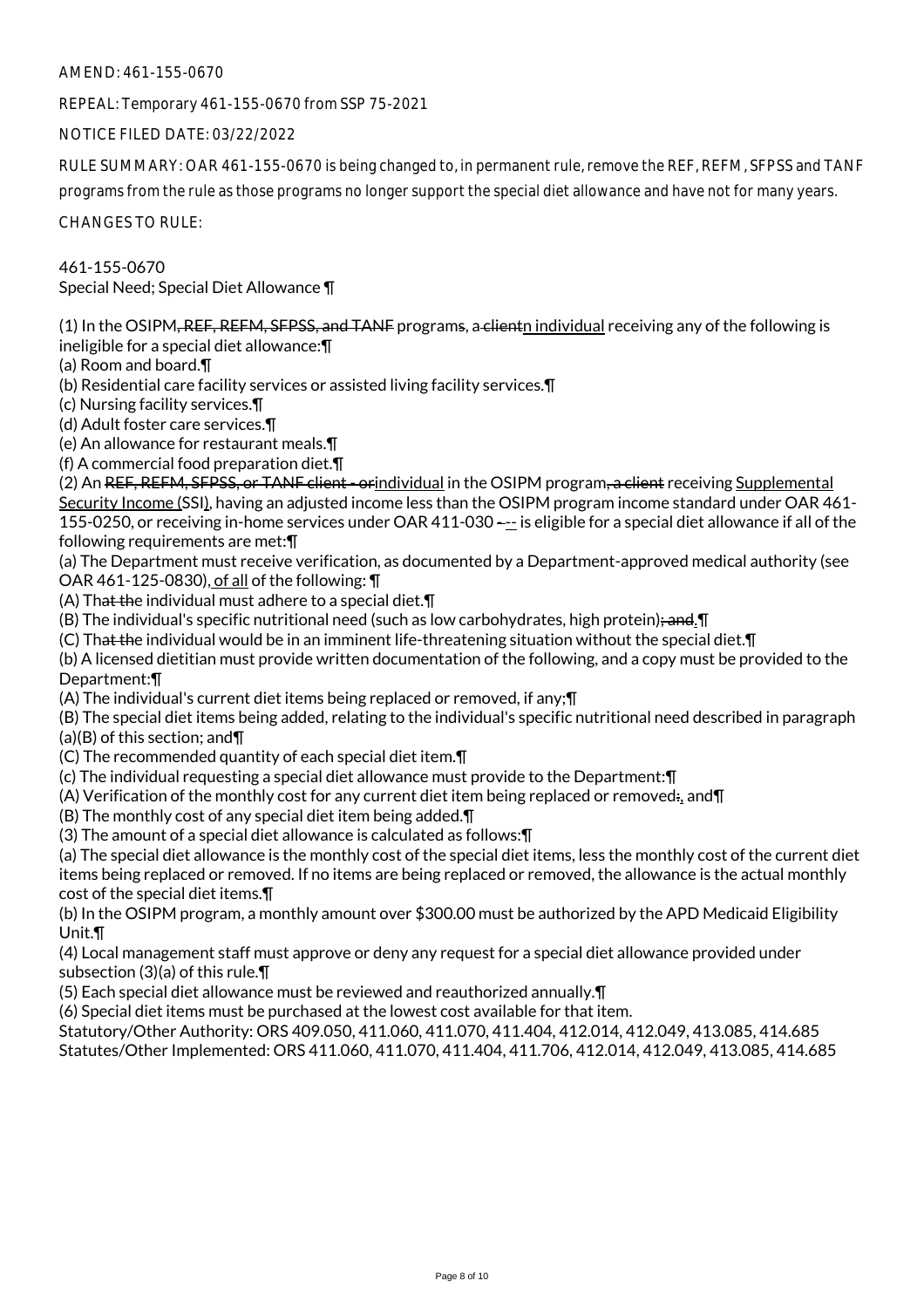# AMEND: 461-170-0011

REPEAL: Temporary 461-170-0011 from SSP 75-2021

NOTICE FILED DATE: 03/22/2022

RULE SUMMARY: OAR 461-170-0011 is being changed to, in permanent rule, update an income limit reference for the ERDC program, increase the SNAP CRS earned and unearned income reporting limits to \$125, and to correct the SNAP lottery and gambling winnings reporting limit.

CHANGES TO RULE:

# 461-170-0011 Changes That Must Be Reported ¶

(1) A change in employment status is considered to occur as follows:¶

(a) For a new job, the change occurs the first day of the new job.¶

(b) For a job separation, the change occurs on the last day of employment.¶

(2) A change in source of income is considered to occur as follows:¶

(a) For earned income, the change occurs upon the receipt by the individual of the first paycheck from a new job or the first paycheck reflecting a new rate of pay.¶

(b) For unearned income, the change occurs the day the individual receives the new or changed payment.¶ (3) An individual must report, orally or in writing, the following changes:¶

(a) In the ERDC program, an individual must report the following changes within 10 days of occurrence:¶

(A) A change in child care provider.¶

(B) A change in employment status.¶

(C) A change in mailing address or residence.¶

(D) A change in membership of the filing group (see OAR 461-110-0350).¶

(E) A member of the filing group is discharged from the U.S. military and returning from active duty in a military war zone.¶

(F) A change in income above the ERDC income limit 250 percent federal poverty level (FPL) or 85 percent state median income (SMI), whichever is higher, as definscribed in OAR 461-155-0150(5)(b)80, that is expected to continue.¶

(b) In the SNAP program:¶

(A) An ABAWD residing in one of the SNAP time limit areas (see OAR 461-135-0520), who is working, paid or unpaid, and assigned to CRS, SRS, or TBA must report a change in work hours when work hours fall below 20 hours per week. This change must be reported within 10 days of occurrence.¶

(B) An individual assigned to CRS must report any of the following changes within 10 days of occurrence:¶ (i) ARetroactively effective October 1, 2021, a change in earned income of more than \$10025.¶

(ii) ARetroactively effective October 1, 2021, a change in unearned income of more than \$1250.¶

(iii) A change in source of income.¶

(iv) A change in membership of the filing group (see OAR 461-110-0370) and any resulting change in income.¶ (v) A change in residence and the shelter costs in the new residence.¶

(vi) A change in the legal obligation to pay child support.¶

(vii) When the sum of cash on hand, stocks, bond, and money in a bank or savings institution account reaches or exceeds program resource limits.¶

(viii) Acquisition or change in ownership of a non-excluded vehicle.¶

(C) An individual assigned to SRS must report by the tenth day of the month following the month of occurrence when:¶

(i) The monthly income of the filing group exceeds the SNAP countable (see OAR 461-001-0000) income limit.¶ (ii) A member of the financial group (see OAR 461-110-0530) has lottery or gambling winnings equal to or in excess of \$3,500the amount listed as the resource limit in OAR 461-160-0015(7)(a). T

(D) An individual assigned to TBA is not required to report any changes except for the requirement set out in paragraph (3)(b)(A).¶

(c) For Employment Payments (see OAR 461-135-1270) and JPI (see OAR 461-135-1260), an individual must follow the same reporting requirements as a SNAP client assigned to CRS, SRS, or TBA reporting systems (see OAR 461-170-0010).¶

(d) In the GA, OSIP, OSIPM, and QMB programs, an individual must report all changes that may affect eligibility (see OAR 461-001-0000) or benefit level within 10 days of occurrence, including any of the following changes:¶ (A) A change in employment status.¶